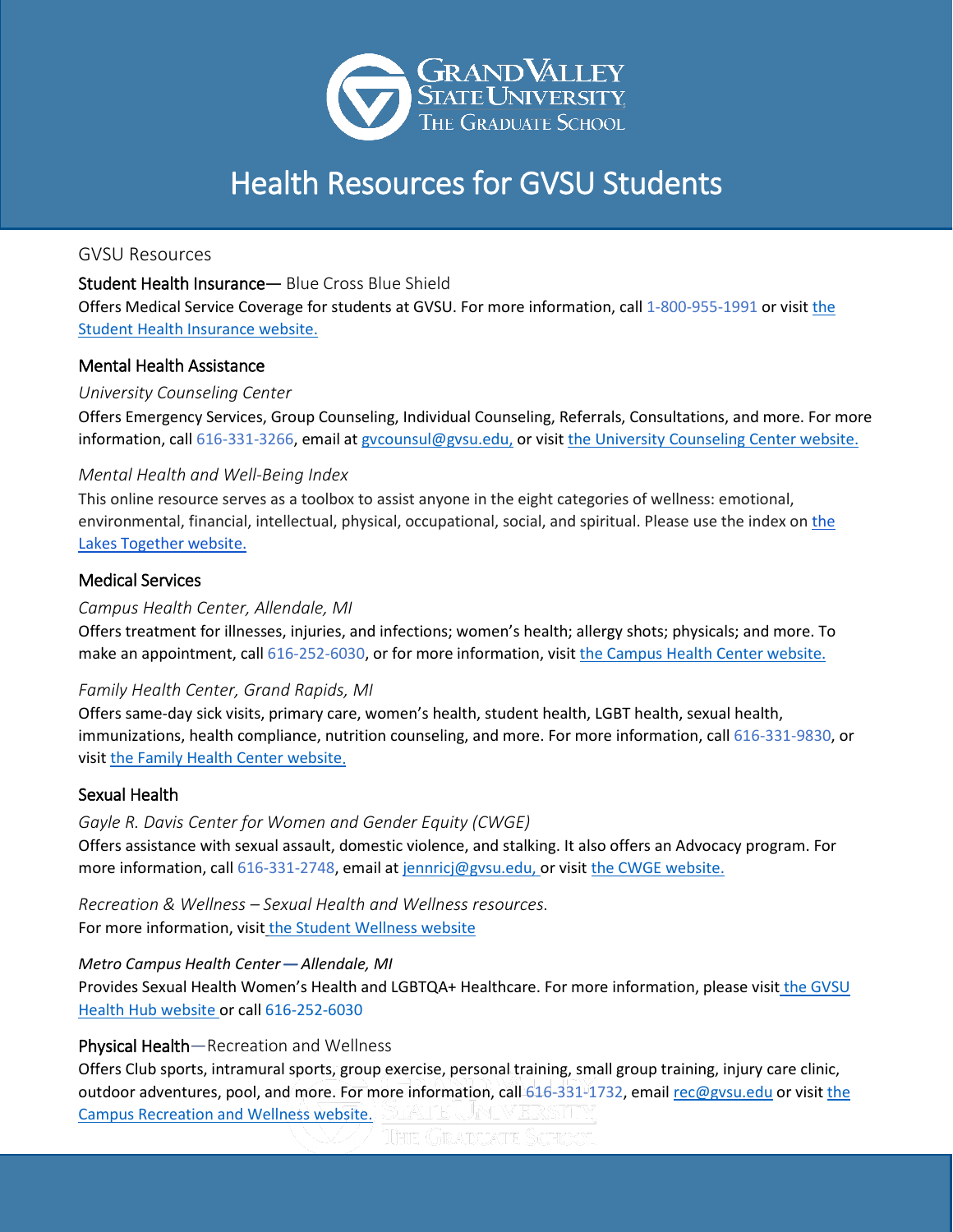## Nutritional Health

*Campus Recreation and Wellness Dietitian*

Offers Nutrition Counseling, free consultations, and presentations. For more information, call 616-331-8989, or visit [the campus dietitian page](https://www.gvsu.edu/campusdine/nutrition-9.htm)

## Nutritional Health

## *Replenish*

Replenish is a very active student food pantry located in Kirkhof. For more information and to check availability and hours, call 616-331-7867 or visit the [Replenish webpage.](https://www.gvsu.edu/replenish/)

## Other Health Services

## *Student Wellness Guide*

Campus Recreation has created a centralized resource for all things student wellness. The guide is constantly being updated and added to. For more information, check out the [student wellness guide](https://www.gvsu.edu/cms4/asset/8B8304A5-0573-4A94-1AFD05012B311ABD/student_wellness_guide_d13-final_reduced.pdf) or visit the Student [Wellness Website.](https://www.gvsu.edu/studentwellness/) 

## *Alcohol and Other Drugs Services*

Grand Valley also offers help for substance abuse prevention and education, intervention, and recovery. The webpage offers services for both students and faculty, and staff. For more information, call 616-331-2537 or visit the [AOD webpage.](https://www.gvsu.edu/aod/)

## Local Resources

## Health Insurance—Affordable Care Act Marketplace

Offers medical insurance plans and lays out costs. For more information, visit the [Affordable Care Act Marketplace](https://www.healthcare.gov/) [website.](https://www.healthcare.gov/)

## Medical Services

## *Network180*

Offers help with Mental Health, Substance Abuse, and Developmental Disabilities by linking providers with services they need. For more information, call 616-336-3909 or visit the [NetWork180](http://www.network180.org/images/Additional_Links/Network180-Provider-Directory-101018.pdf) website.

## *West Michigan Clinics, Hospitals, Healthcare Services*

Offers help with Behavioral health, mental health, heart care, neurology, cancer centers, child health, and more. For more information, call 616-301-8210, or visit the [West Michigan Clinics](https://hellowestmichigan.com/why-west-michigan/healthcare-2/) website.

## *Michigan Hospitals by Health Systems*

Offers hospital services and breaks down hospitals by the healthcare system to offer you the best care. For more information, call 517-323-0946 or visit the [Michigan Hospitals website.](https://www.mha.org/About/Our-Hospitals/Michigan-Hospitals-By-Health-System)

Thie Graduatie School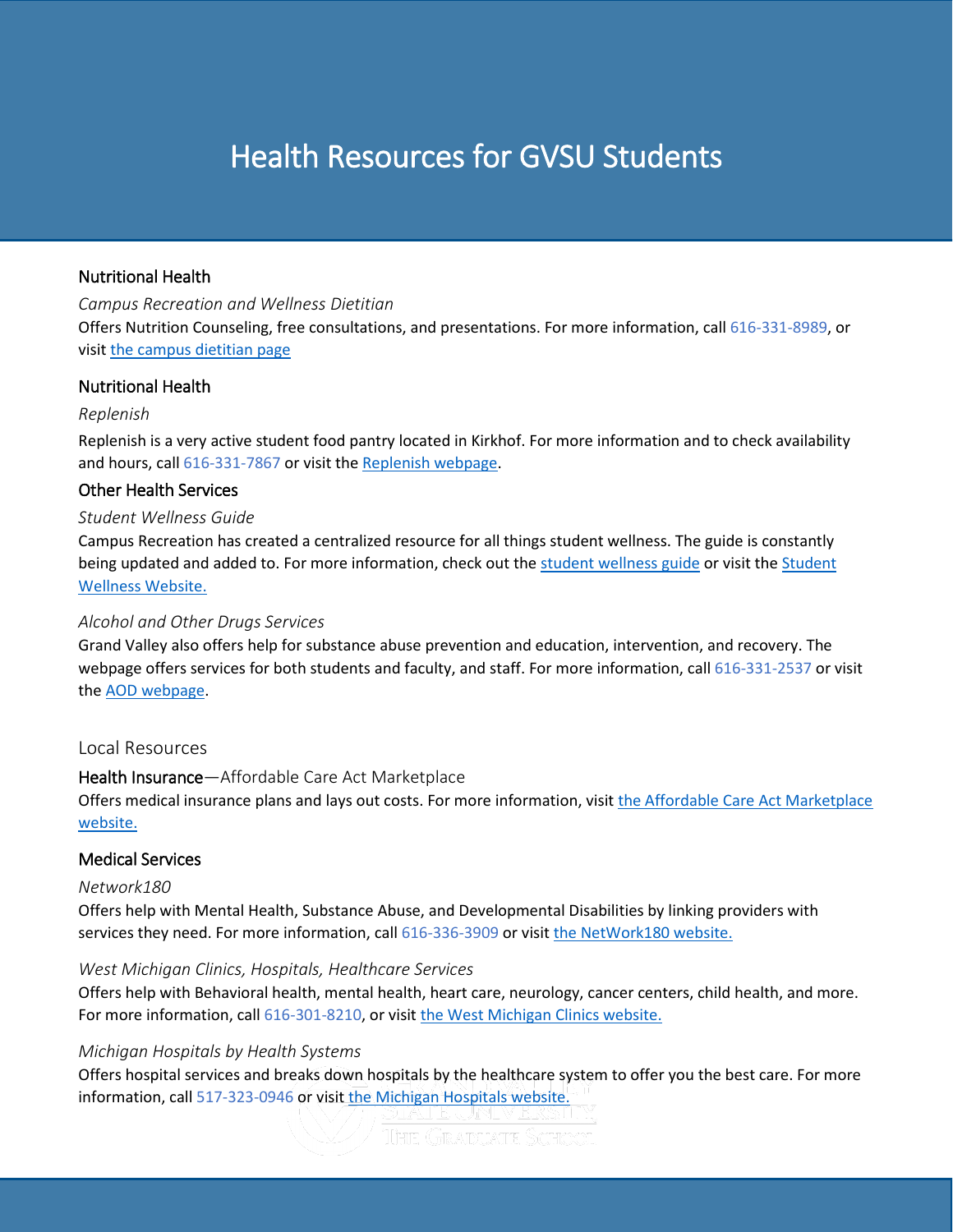## Mental Health—Pine Rest Christian Mental Health Services

Offers help for depression, anxiety, ADHD, anger management, grief and loss, sexual abuse, stress management, substance abuse, and more. For more information, call 616-455-5000 or 800-678-5500, or visit the [Pine Rest](https://www.pinerest.org/services/counseling-outpatient-services/) [website](https://www.pinerest.org/services/counseling-outpatient-services/)

## Sexual Health

## *YWCA*

j

Offers help for survivors of domestic and dating abuse, sexual assault, and child sexual abuse. Offers safe living and shelters for survivors. For more information, call 616-454-9922 or visit the YWCA [website.](https://www.ywcawcmi.org/welcome/)

## *Planned Parenthood*

Offers help with sex education, birth control, cancer screenings, general health and wellness, emergency contraception, HIV services, LGBTQ+ services, and more. For more information, call 616-459-3101 or visit [the](https://www.plannedparenthood.org/health-center/michigan/grand-rapids/49503/irwinmartin-health-center-3295-90630) [Planned Parenthood](https://www.plannedparenthood.org/health-center/michigan/grand-rapids/49503/irwinmartin-health-center-3295-90630) website.

## Health Services

## *Kent County Health Department*

Offers Health education, COVID-19 testing, sexual health, environmental health, substance abuse, children and family needs, immunizations, disease management, and more. For more information, call 616-632-7083 or visit the [Kent County Health Department website.](https://www.accesskent.com/Health/)

## *Baxter Community Center Holistic Health Center*

Offers healthcare for both insured and uninsured patients, including a kidney specialist. For more information, call 616-456-8593 or visit the [Baxter Community Center](http://www.wearebaxter.org/clinic/) website.

## *Catherine's Health Center*

Offers preventative screenings, women's health exams, behavior health services, eye exams and eye care, physical therapy, and more. For more information, call 616-336-8800 or visit the [Catherine's Heart Center](https://catherineshc.org/) [website.](https://catherineshc.org/)

## *Clinica Santa Maria*

Offers healthcare for underserved, migrants, uninsured, and others. The staff are bilingual. Services include immunizations, pregnancy testing, prenatal/postpartum care, maternal infant health care, TB testing, and more. For more information, call 616-685-8400 or visit the [Clinica Santa Maria website.](https://www.mercyhealth.com/location/clinica-santa-maria)

## *Cherry Health*

Offers primary care, women's health, pediatrics, dental, vision, behavioral health, mental health, correctional health, and more. For more information, call 616-965-8308, email <u>newpatient@cherryhealth.com</u>, or visit <u>the</u><br>Cherry Health website [Cherry Health](https://www.cherryhealth.org/) website.